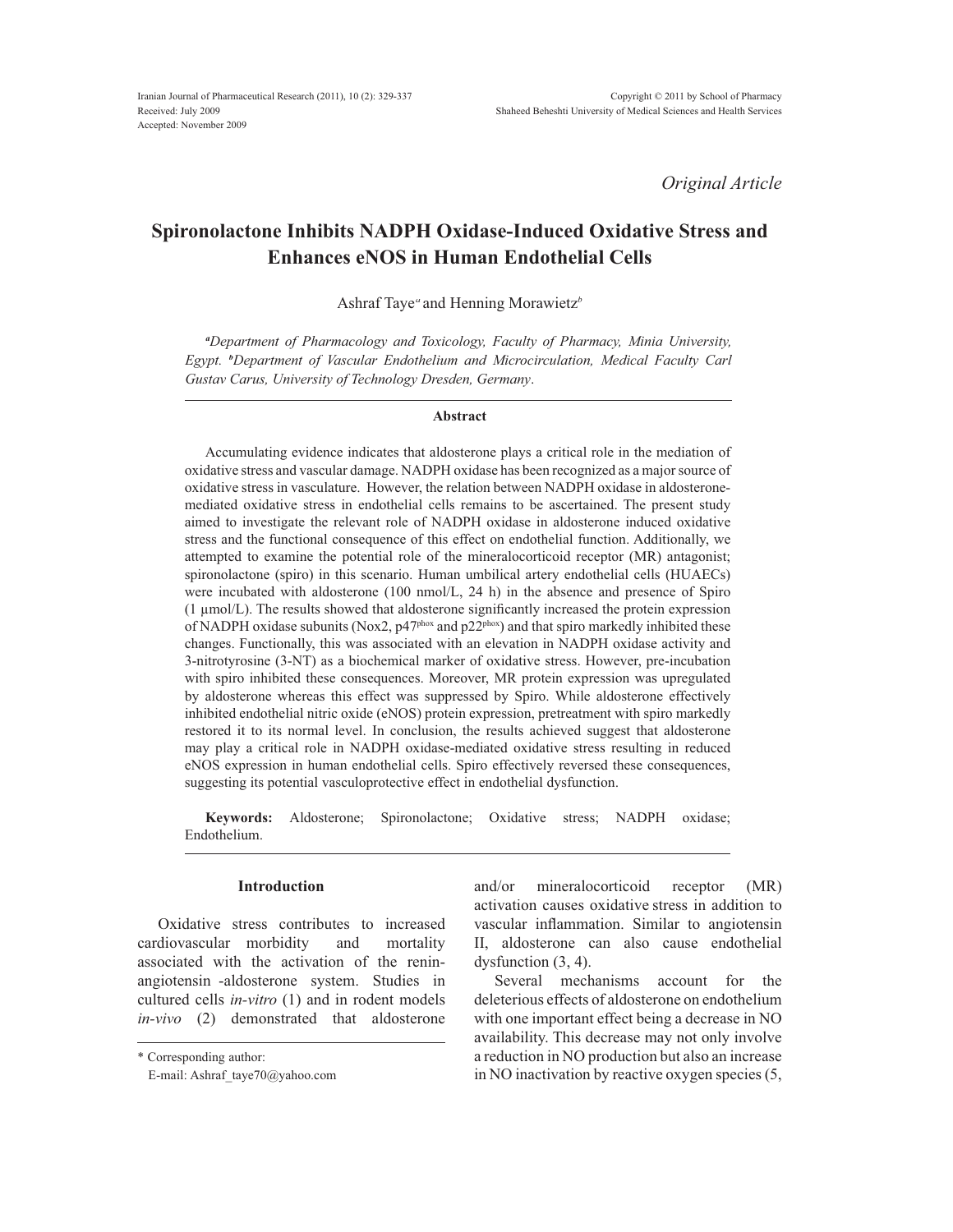6). Aldosterone can increase oxidative stress by both increasing reactive oxygen species (ROS) production and reducing the ROS scavenging capacity of the cells. Aldosterone administration in uninephrectomized rats treated for 4 weeks with dietary 1% NaCl increased  $H_2O_2$  production by monocytes and lymphocytes (7). Similarly, aldosterone administration increased vascular superoxide production in normal rats (8). Aldosterone-induced ROS has been observed in different pathological situations in hypertensive animals (9) as well as in two different models of atherosclerosis (10).

On the other hand, several molecular sources of endothelial ROS formation have been suggested (11, 12). NADPH oxidase complexes have been recognized as a major source of superoxide anions in endothelial cells (13-15). Thees NADPH oxidase complexes contain different catalytic NADPH oxidase subunits (16). Up to seven NADPH oxidase isoforms have been described in different cell types (17). The classical NADPH oxidase complex is composed of a membrane bound flavocytochrome  $b_{ss}$ consisting of  $gp91^{phox}$  (Nox2) and  $p22^{phox}$  as well as cytosolic subunits (13, 14). Besides the gp91phox/Nox2-containing complex, Nox4 is the prominent isoform in endothelial cells (14, 18). Nox2 is principally located in the endothelium and adventitia and it is essential for the activation of this enzyme in response to angiotensin II (14).

Although aldosterone plays a crucial role in vascular oxidative stress, its potential mechanism with respect to NADPH oxidase activation in endothelial cells still remains to be addressed. The present study was designed to identify the relevant role of NADPH oxidase in aldosteroneinduced oxidative stress and the functional consequence of this effect regarding endothelial function. Additionally, we attempted to examine the potential role of the MR antagonist; spironolactone (spiro) in this setting.

### **Experimental**

## *Cell Culture*

All cell culture reagents and chemicals were purchased from Sigma Chemical Co., unless indicated otherwise. Primary cultures of HUAECs were isolated with collagenase IV and cultured in M199 medium (Life Technologies) supplemented with  $20\%$  (v/v) calf serum, as  $previously described (19)$ .. Confluent cell cultures were incubated with endothelium medium with a low calf serum  $0.5\%$  (v/v) for 24 h. These were subsequently treated with aldosterone (100  $nmol/L$ ) in the absence or presence of the MR antagonist, spiro  $(1 \text{ µmol/L})$ .

## *Estimation of NADPH oxidase activity*

NADPH oxidase activity was measuredin cells by using lucigenin-derived chemiluminescence as described previously (20). The formation of a reactive oxygen species in response to aldosterone  $(100 \text{ nmol/L})$  was analyzed in HUAEC. The endothelial cells were detached, adjusted and incubated in white 96-well using trypsin (21). Subsequently, cells were transferred to a Krebs– Henseleit solution (10 mmol/L glucose, 0.02 mmol/L Ca-Tritriplex, 25 mmol/L NaHCO<sub>3</sub>, 1.2 mmol/L  $KH_2PO_4$ , 120 mmol/L NaCl, 1.6  $mmol/L$ CaCl<sub>2</sub>·2H<sub>2</sub>O, 1.2  $mmol/L$ MgSO<sub>4</sub>·7H<sub>2</sub>O, and 5 mmol/L KCl, pH 7.4). Oxygen radical production was measured in the absence and presence of lucigenin (5  $\mu$ mol/L), NADPH (100  $\mu$ mol/L), apocynin (NADPH oxidase inhibitor; 10  $\mu$ mol/L), uncoupled eNOS inhibitor, N<sup>o</sup>nitro-L-arginine methyl ester (L-NAME; 10  $\mu$ mol/L) and allopurinol (xanthine oxidase inhibitor; 10  $\mu$ mol/L), and Spiro (1  $\mu$ mol/L) for 20 min using a FLUOstar OPTIMA multi-well reader (BMG, Offenburg, Germany). Results are expressed as relative light units per minute per  $10<sup>5</sup>$  cells. In another set of experiments, the antioxidant properties of spiro were exa,ined using a xanthine/ xanthine oxidase assay. 500  $\mu$ mol/L of xanthine was added to 10 mU/mL of xanthine oxidase in the absence and presence of a western lightening reagent. Then resulting chemiluminescence was measured in the absence and presence of a concentration-dependent (0.1, 1, 10  $\mu$ mol/L) spiro. The validity of the assay was performed using a membrane-permeable superoxide dismutase (SOD) mimetic.

## *Western blot analysis*

Cells were lysed in ice-cold lysis buffer containing the following:  $20 \text{ mmol/L}$  Tris $\cdot$ HCl, 140 mmol/L NaCl, 1 mmol/L EDTA, complete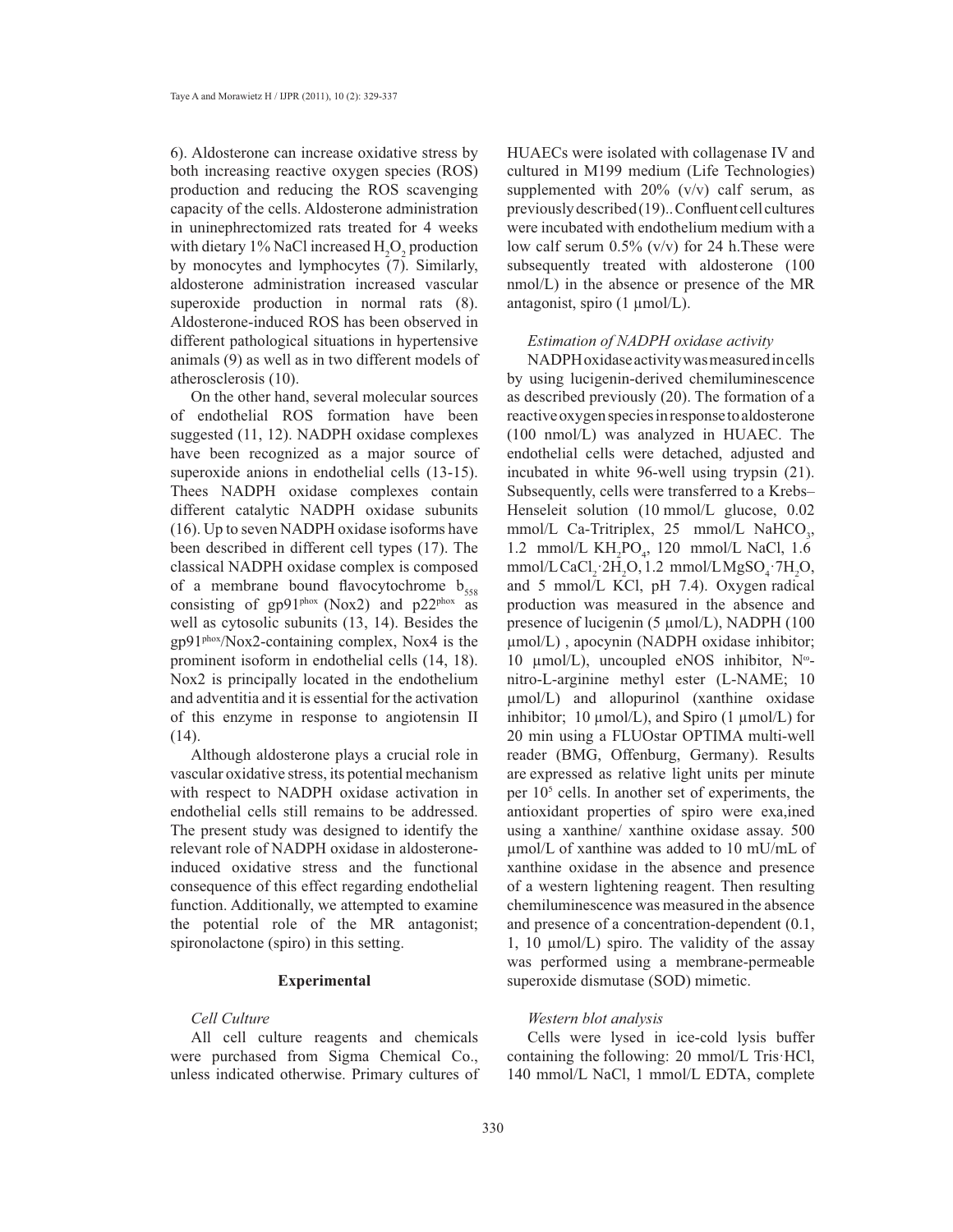miniprotease inhibitor cocktail, 1% Triton X-100, 0.1% SDS (Sodium Dodecyl Sulfate),  $1\%$  sodium deoxycholate, 1 mmol/L NaF, and 1 mmol/L orthovanadate, pH 7.8. The protein concentration was determined using the BCA protein assay reagent (Perbio Science, Bonn, Germany). Equal amounts of membrane protein  $(20 \mu g / \text{lane})$  were separated by sodium dodecyl sulfate–polyacrylamide gel electrophoresis (SDS-PAGE) and transferred to polyvinylidene fluoride membranes (Roth, Karlsruhe, Germany). Afterincubation in blocking solution (4% nonfat milk, Sigma), membranes were incubated with 1: 1000 Nox4, p22<sup>phox</sup>, p47<sup>phox</sup> and rabbit polyclonal antibody *against* MR (1:300) (Santa Cruz), Nox2 (upstate Lab), eNOS and 3- nitrotyrosine (3-NT) antibodies for 2 hours at room temperature. Membranes were washed and then incubated with a 1:3000 dilution of the second antibody (Amersham Life Science) for 1 h. The membranes were then detected with the enhanced chemiluminescence system (amersham life science). To correct for differences in protein loading, the membranes were washed and reprobed with a 1:1000 dilution of monoclonal antibody to human *ß*-actin (abcam). The relative intensities of the protein bands were analyzed by a scanner (model Scanmaker 8700, Microtek Laboratory) (22).

## *Statistical analysis*

Data are expressed as means  $\pm$  SEM. A oneway analysis of variance (ANOVA) followed by Tukey's post test was used to assess the presence of significant differences ( $p \leq 0.05$ ). All the statistical analyses were accomplished, using the computer software GraphPad Prism 4 for Windows (GraphPad Software, USA).

#### **Results**

# *Effect of aldosterone on NADPH Oxidase, 3-NT and eNOS expressions*

HUAECs stimulated by aldosterone  $(100 \text{ nmol/L})$  for 24 h showed a significant upregulation in NADPH oxidase, Nox2 (p < 0.01, Figure 1A) as well as the cytosolic  $p47<sup>phox</sup>$  $(p < 0.05$ , Figure 1B) and membrane subunits  $p22^{pbox} (p \le 0.05,$  Figure 1C) protein levels in comparison with the control. Pretreatment with spiro (1  $\mu$ mol/L) significantly (p < 0.05) inhibited these changes. Aldosterone did not exhibit any significant changes in the Nox4 protein level. Moreover, stimulation of HUAECs with aldosterone significantly increased the 3-NT protein level as a marker of oxidative stress and this was significantly suppressed by preincubation with spiro  $(1 \mu \text{mol/L})$  (Figure 2). On the other hand, aldosterone was found to exhibit a marked downregulation in eNOS protein expression and Spiro significantly ( $p \leq$ 0.01) restored it to its normal level (Figure 3). Furthermore, preincubation of the HUAECs with aldosterone resulted in an upregulation of MR expression with Spiro significantly inhibiting this response (Figure 4).

*Effect of aldosterone on the NADPH oxidase activity*

The stimulation of the HUAECs with aldosterone (100 nmol/L) for 24 h caused a 2-fold increase in NADPH oxidase activity as measured by lucigenin-derived chemiluminescence (p < 0.001). However, pretreatment with Spiro (1  $\mu$ mol/L) significantly ( $p < 0.01$ ) inhibited this effect (Figure 5A). It is noteworthy that the increase in superoxide anion production measured by lucigenin-mediated chemiluminescence was significantly inhibited by apocynin and neither the xanthine oxidase inhibitor nor the uncoupled eNOS inhibitor was able to inhibit the lucigenin enhanced chemiluminescence. SOD was able to completely inhibit the lucigenin-enhanced chemiluminescence, indicating that these chemiluminescences are superoxide aniondependent. Regarding testing the antioxidant properties of Spiro using xanthine and the xanthine oxidase assay, spiro could not inhibit the suproxide anions generated by xanthine and the xanthine oxidase system. (Figure 5B).

### **Discussion**

The present study showed that stimulation of the HUAECs with aldosterone resulted in a significant elevation of NADPH oxidase expression and activity. These changes were inhibited by the MR antagonist, spiro. We used a 100 nmol/L dose of aldosterone which is a close approximation to the *in vivo* situation, particularly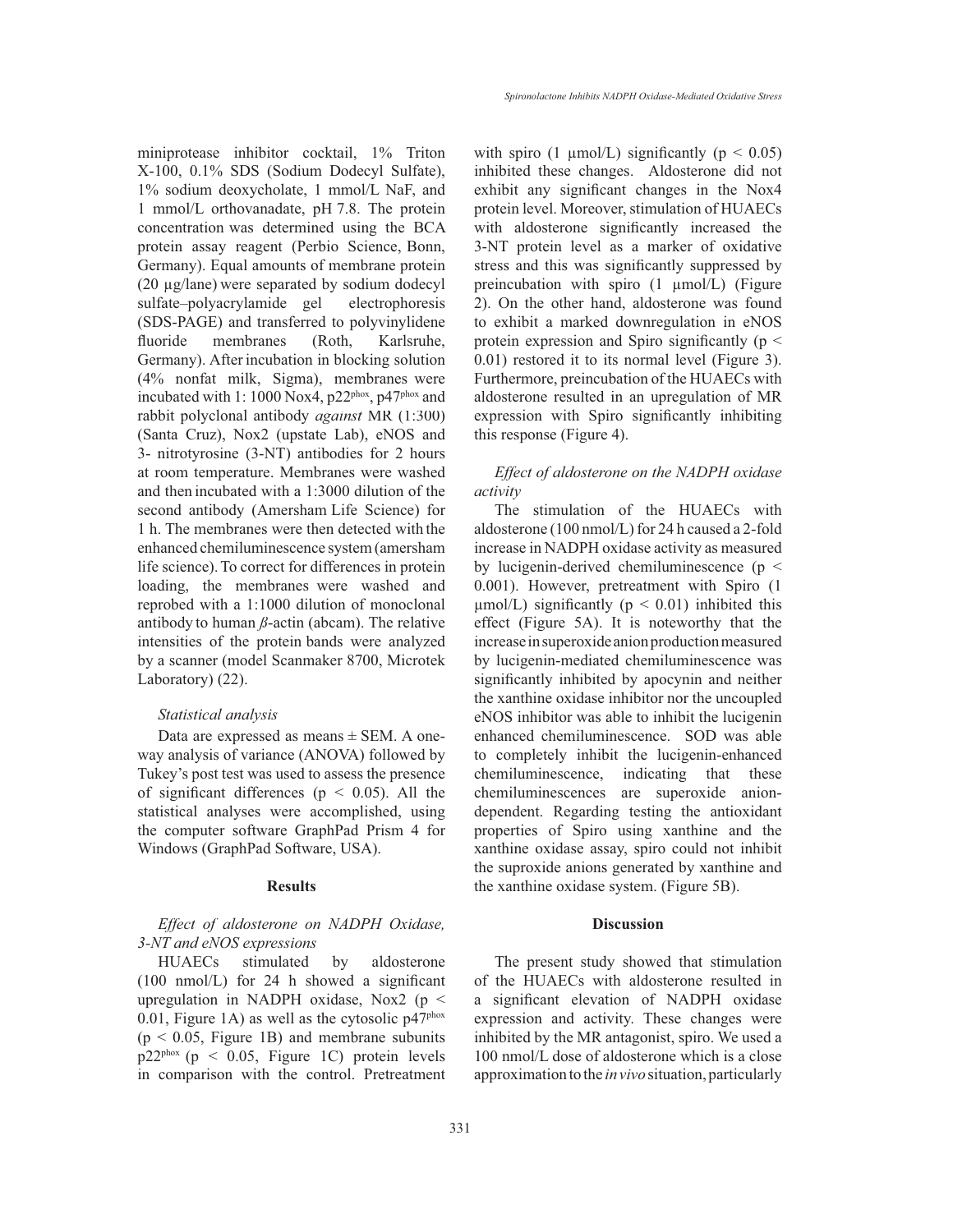

Figure 1. Effects of aldosterone (100 nmol/L) on Nox2, p47phox and p22phox protein levels in HUAECs incubated for 24 h in the absence or presence of spiro (1  $\mu$ mol/L).

(A) Aldosterone significantly increased Nox2 protein expression and spiro markedly inhibited upregulation of the Nox2 protein level. Quantitative analysis of Nox2 protein expression, normalized with  $\beta$ -actin, by scanning densitometry. (B) Aldosterone induced the p47<sup>phox</sup> protein level, this was inhibited on pre-treatment with spiro. Quantitative analysis of the p47<sup>phox</sup> protein, normalized with *ß*-actin, respectively, by scanning densitometry. (C) Preincubation of HUACEs with aldosterone resulted in the upregulation of inp22phox protein expression and this was inhibited on pre-treatment with spiro. Quantitative analysis of the p22<sup>phox</sup> protein, normalized with *β*-actin, respectively, by scanning densitometry. Values for each bar are mean ± SEM from 4 separate experiments and expressed as % of control, p < 0.05, p < 0.01 *versus* control or indicated bar. Spiro: Spironolactone.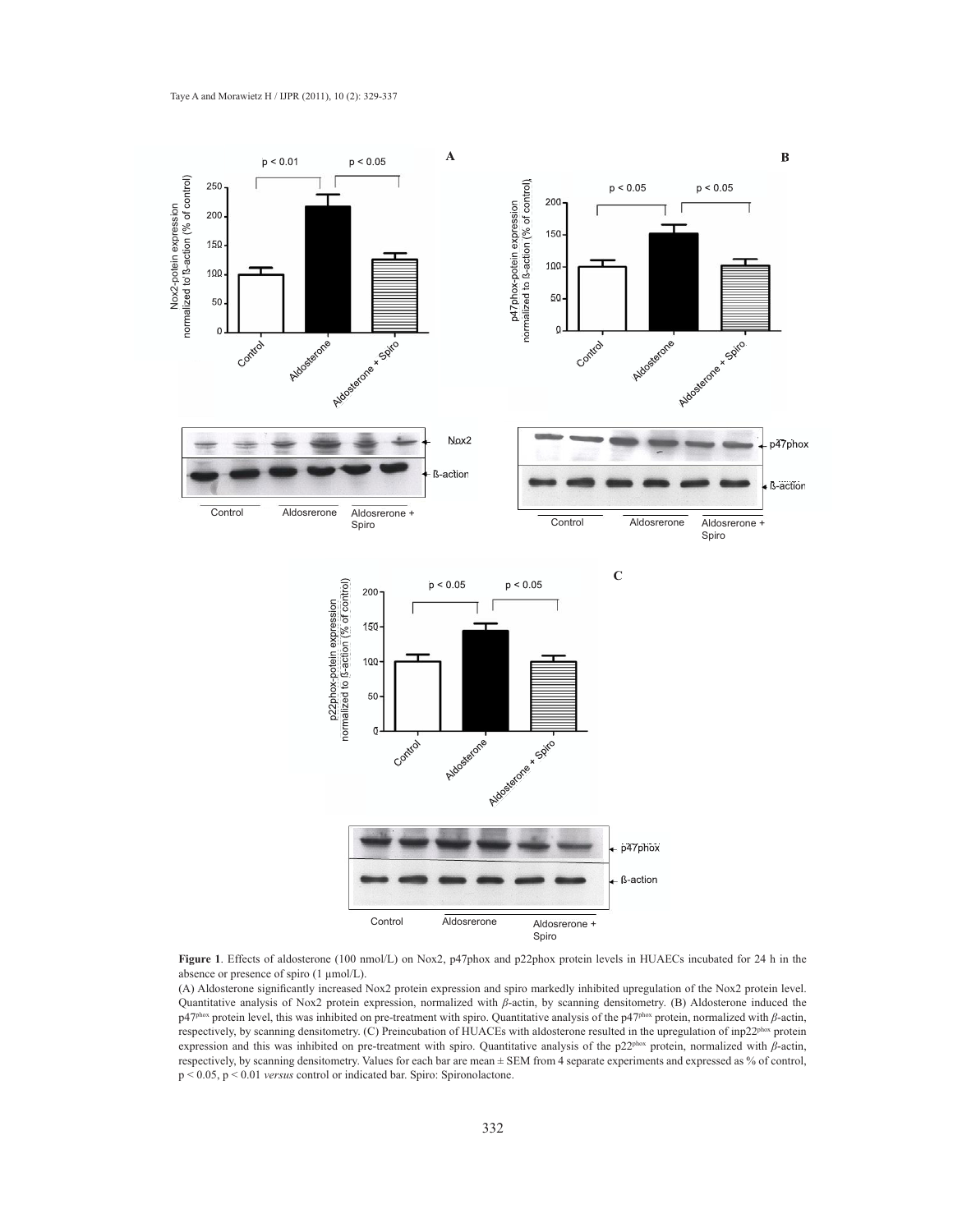



Figure 2. Effects of aldosterone (100 nmol/L) on 3-NT protein levels in HUAECs incubated for 24 h in the absence or presence of Spiro  $(1 \mu \text{mol/L})$ .

Aldosterone produced an elevation in 3-NT protein level and spiro  $(1 \mu \text{mol/L})$  inhibited. Quantitative analysis of 3-NT protein expression, normalized with  $\beta$ -actin, by scanning densitometry. Values for each bar are mean ± SEM from 4 separate experiments and expressed as % of control, p < 0.05 of aldosterones *vs* control and spiro *versus* aldosterone. Spiro: Spironolactone; 3-NT: 3-nitrotyrosine.

under hyperaldosteronism conditions. A growing body of evidence indicates that ROS are implicated in many pathophysiological processes including scavenging of endotheliumderived nitric oxide (NO) (23), and prevention of its protective signaling functions (24, 25). Although ROS may derive from mitochondria, xanthine oxidase, cyclooxygenase, uncoupled NO synthase, heme oxygenases, or peroxidases, it has been frequently shown that NADPH oxidases are the primary producers of ROS in vascular tissues (26, 27). Recent evidence suggests that NADPH oxidases, the only known enzyme family solely dedicated to ROS production, may be a key player. In harmony with this concept, we could not detect any significant role of xanthine oxidase and uncoupled eNOS in total ROS production. As the respective inhibitors, allopurinol and L-NAME, did not affect ROS



Figure 3. Effects of aldosterone (100 nmol/L) on eNOS protein levels in HUAECs incubated for 24 h in the absence or presence of spiro  $(1 \mu \text{mol/L})$ 

Aldosterone attenuated eNOS protein expression and spiro (1 µmol/L) restored it to the normal level. The eNOS protein level was normalized with *ß*-actin, by scanning densitometry. Values for each bar are mean  $\pm$  SEM from 4 separate experiments and expressed as % of control,  $p < 0.001$  of aldosterone *versus* control and p < 0.01 spiro *versus* aldosterone. Spiro: Spironolactone; eNOS: Endothelial nitric oxide synthase.

signals in HUAECs stimulated by aldosterone. In contrast, the NADPH oxidase inhibitor, apocynin reduced ROS formation supporting the hypothesis that NADPH oxidases are indeed a major source of vascular oxidative stress in our system model.

Previous studies have suggested that ROS produced by NADPH oxidase mediate many angiotensin II effects in the cardiovascular system (14, 26). Several reports suggest an important role for aldosterone in the regulation of NADPH oxidase. Recently, it has been reported that aldosterone increases NADPH oxidase expression in the vasculature (28). Systemic administration of aldosterone increases oxidative stress in the heart, vasculature, kidney and increases macrophage NADPH oxidase (29). In addition, MR activation contributes to angiotensin II-mediated activation of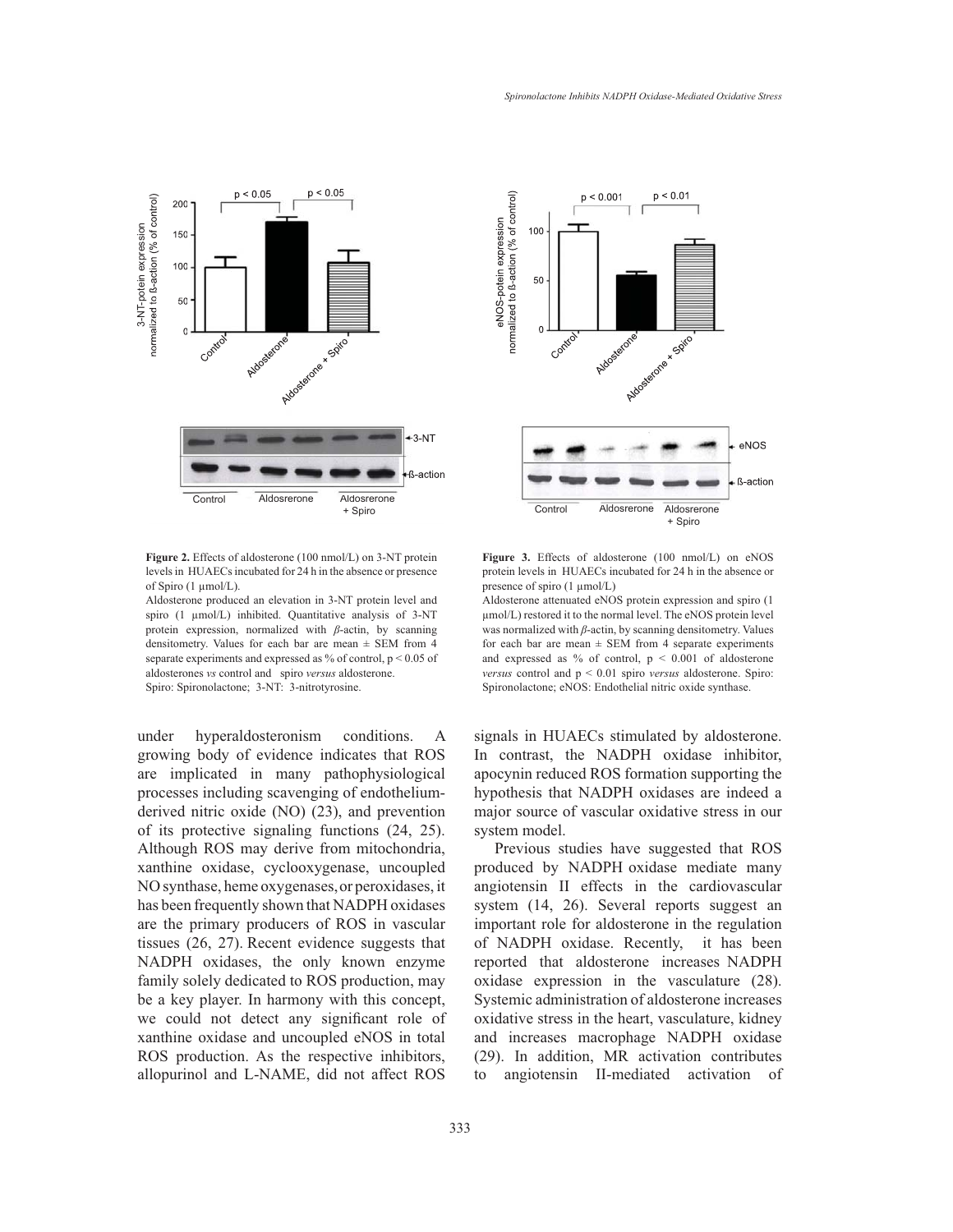

Figure 4. Effects of aldosterone (100 nmol/L) on MR protein levels in HUAECs incubated for 24 h in the absence or presence of Spiro  $(1 \text{ µmol/L}).$ 

Preincubation of the HUACEs with aldosterone resulted in an increase in MR protein level and spiro  $(1 \text{ mmol/L})$  was able to inhibit the aldosterone-induced MR upregulation. Values for each bar are mean  $\pm$  SEM from 4 separate experiments and expressed as % of control, p < 0.01 of aldosterone *versus* control and p < 0.05 spiro *versus* aldosterone. Spiro: Spironolactone; MR: Mineralocorticoid receptor

NADPH oxidase in the heart and aorta (30). Furthermore, exogenous aldosterone stimulates aortic expression of p22phox and Nox2 through an MR-dependent mechanism and of p47phox mRNA through both an angiotensin type 1 receptor and MR-dependent mechanisms (31). In this regard, the present study demonstrates a marked upregulation of Nox2, in contrast to Nox4 that did not exhibit any change. Accordingly, Nox2 might be considered as the relevant isoform involved in aldosteronemediated NADPH oxidase activation. On the other hand, the cytosolic component of the p47phox component was shown to have a pivotal role in the regulation of enzymatic activity. It has been reported that the hypertensive response and production of vascular superoxide was markedly blunted in p47<sup>phox</sup> knockout mice (32). It has been also shown that aldosterone induced NADPH oxidase activation and membranous translocation of p47phox in HUAECs (33). In this context, the current study shows that aldosterone increased the p47phox protein level. Thus, aldosterone can increase ROS production in HUAECs by activating NADPH oxidase via p47phox translocational regulation.

NADPH oxidase catalyzes the one-electron reduction of molecular oxygen to a superoxide anion which can react with nitric oxide to form short-lived peroxynitrite. Peroxynitrite forms stable 3-NT-conjugated protein moieties (24). In this context, aldosterone was found to increase in the 3NT content as a biochemical marker of oxidative stress and this was significantly inhibited with pretreatment using spiro, supporting a potential role of MR in oxidative stress. Spiro was able to inhibit aldosteronemediated NADPH oxidase activation, suggesting MR might be considered as upstream of NADPH oxidase. Specificity was demonstrated by means of the xanthine/xanthine oxidase assay, where antioxidative effects and flavoenzyme inhibition were excluded. Based on these finding, the present study demonstrates that spiro can antagonize aldosterone-mediated superoxide production and this is attributable to its inhibition of the NADPH oxidase enzyme. It has been reported that superoxide production reduces nitric oxide bioactivity while reducing the expression of nitric oxide synthase (34). Evidence of endothelial dysfunction was seen in isolated renal artery segments and aortic rings from rats exposed to a model of excessive MR stimulation. In animals treated with spiro, normal endothelial function was restored (8, 35). Similarly, in rabbits fed a proatherosclerotic diet, treatment with spiro normalized superoxide formation and improved endothelial function (36). In healthy male volunteers, aldosterone has been shown to cause acute endothelial dysfunction (37).

Notably, spiro significantly antagonized the inhibitory effect of aldosterone on eNOS expression. Importantly, using MR-reactive antibodies and western blotting we investigated MR protein expression in the HUAECs in response to aldosterone. This suggests that MR was the main receptor mediating the pro-oxidative effect of aldosterone in the current investigations. The present findings are in agreement with the previous *in-vivo* study demonstrating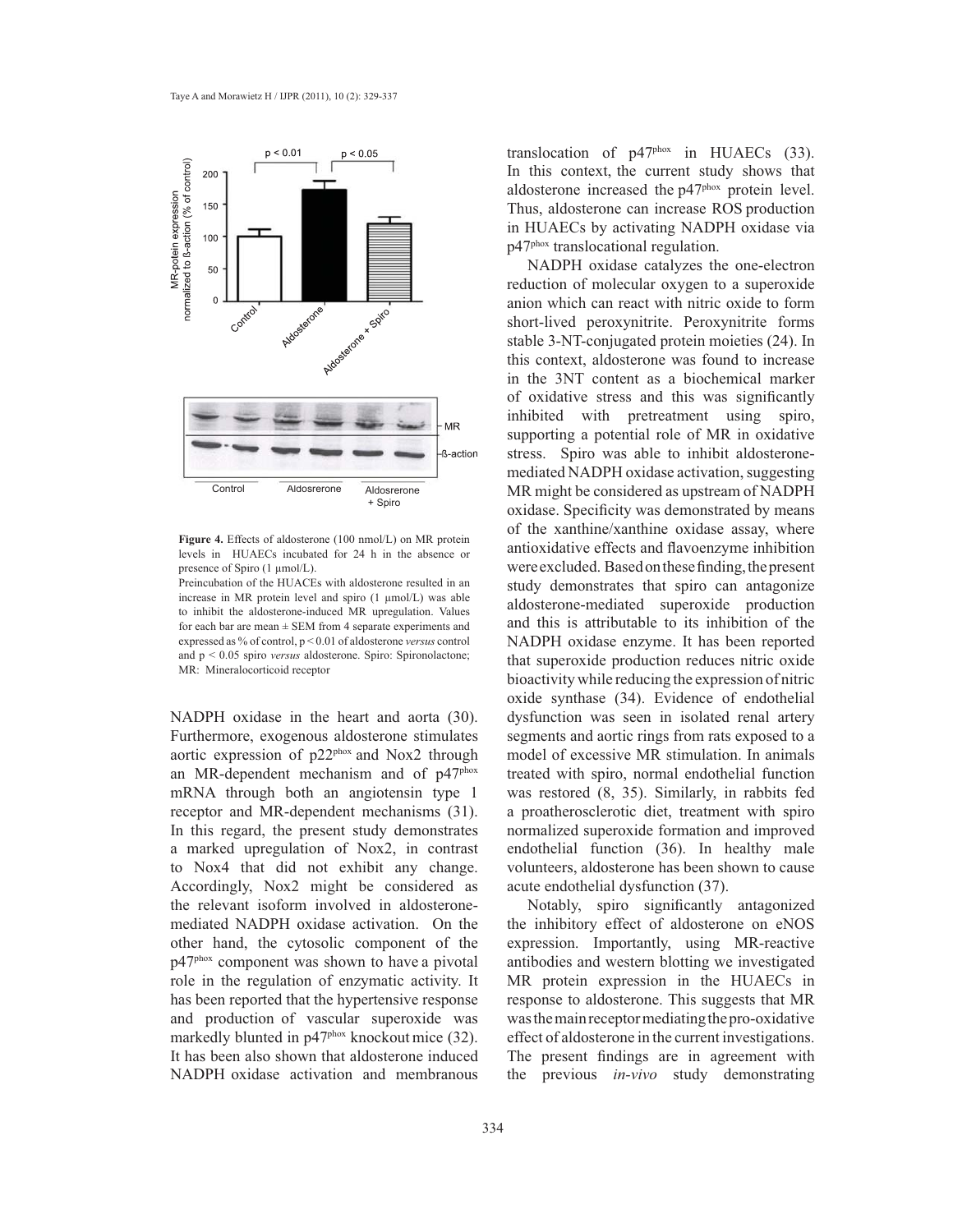

**Figure 5.** Effect of aldosterone on the NADPH oxidase activity measured by lucigenin-enhanced chemiluminescence. (A) The HUAECs were preincubated for 24 h with a vehicle or aldosterone (100 nmol/L) in the presence and absence of the MR antagonist, spiro (1  $\mu$ mol/L), apocynin (10  $\mu$ mol/L), L-NAME (10  $\mu$ mol/L) and allopurinol (10  $\mu$ mol/L). Aldosterone (100 nmol/L) induces an increase in NADPH oxidase activity measured by lucigenin-enhanced chemiluminescence and this was markedly inhibited by Spiro and apocynin but not by either L-NAME or allopurinol. (B) Xanthine/xanthine oxidase assay to examine the antioxidant properties of spiro. Spiro could not inhibit the suproxide production generated by the xanthine and xanthine oxidase system. Values for each bar are mean ± SEM from 8 separate experiments and expressed as % of control p < 0.01 and p < 0.001 *versus* control or as indicated bar. Spiro: Spironolactone.

that eplerenone (a specific MR antagonist) administration to hypercholesterolemic rabbits normalized superoxide generation, decreased NADPH oxidase activity to basal levels and nearly normalized endothelium-dependent vasorelaxation.(10). A recent study showed similar inhibition of atherosclerosis when eplerenone reduced markers of oxidative stress including the ability of macrophages to oxidize low density lipoprotein, macrophage superoxide anion release and the susceptibility of low density lipoprotein to oxidation (38).

Regarding the mechanism of action aldosterone, it has been reported that aldosterone binds intracellular MR and translocates it to the nucleus, where it binds to its ligand and interacts with the regulatory region of target gene promoters (39). In contrast, aldosterone might have a non-genomic effect within minutes (40). Importantly, we could not detect ROS production within 2 h of stimulation by aldosterone, it took much longer as was previously reported (28, 35). However, some reports showed that aldosterone induces ROS production through the activation of NADPH oxidase within 30 min (41, 42). Such a discrepancy might be attributed to using different cell types or different experimental conditions.

In conclusion, the present results demonstrate that aldosterone stimulates NADPH oxidasemediated oxidative stress thereby reducing eNOS expression. In addition, the MR antagonist, spiro appears to play a potential role in inhibiting these consequences. Thus, the current study suggests that NADPH oxidase might act as key regulator in aldosterone--mediated oxidative stress, thereby reducing eNOS expression. This study adds a new dimension to the understanding of the role of aldosterone in the activation of NADPH oxidase in human endothelial cells and supports the notion that aldosterone can induce the dysregulation of endothelial cells. This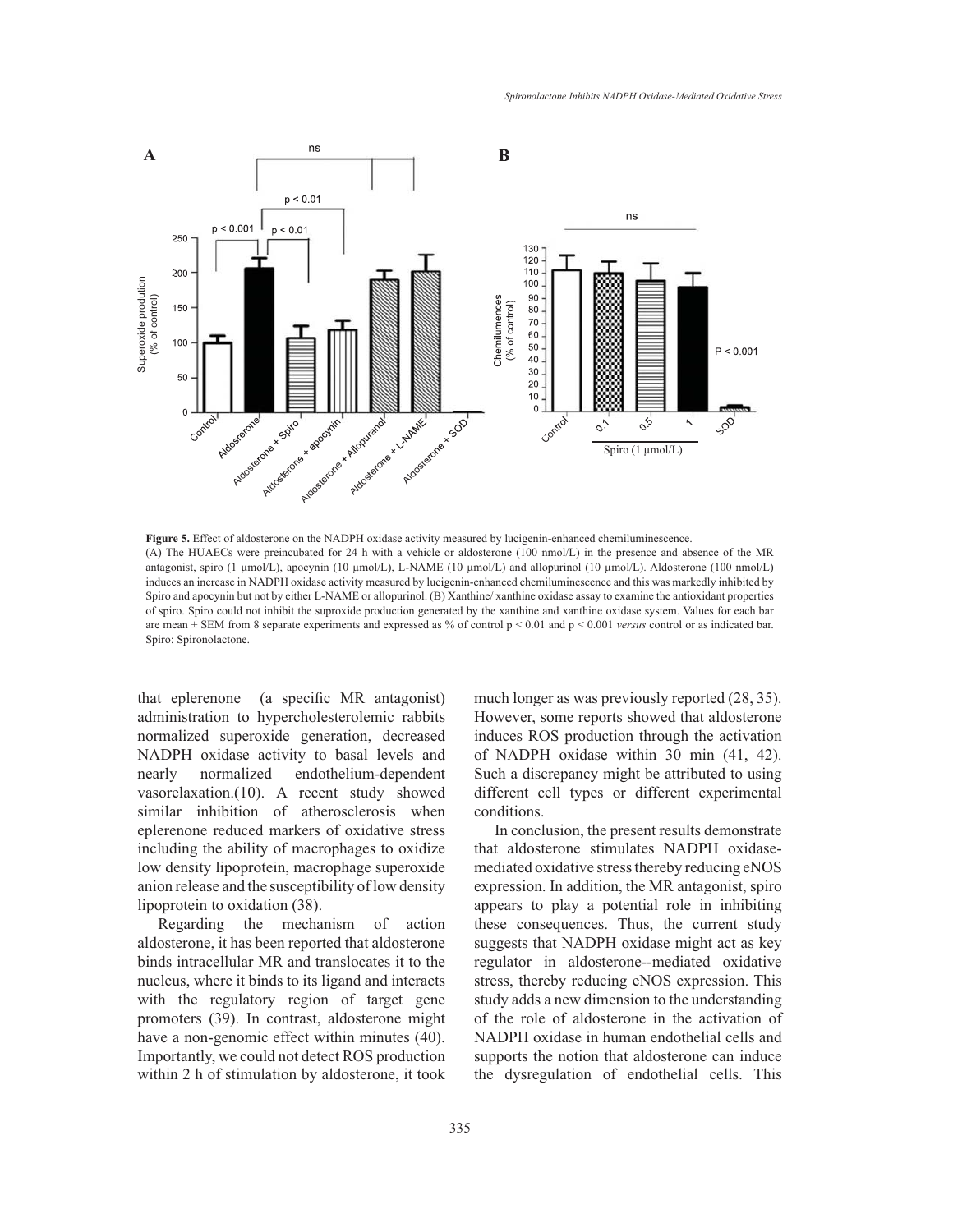knowledge may lead to novel strategies for the prevention of oxidative stress and endothelial dysfunction via the blocking of MR.

## **Acknowledgment**

I am grateful to all of the technicians in Prof. Morawietz 's lab (Faculty of Medicine, Dresden University, Germany) for their technical assistance in cell culture technology and their kind help in achieving this work.

## **Source of Funding**

This study was funded by DAAD (German Academic for Scientific Exchange) and the Ministry of higher education of Egypt.

#### **References**

- Nagata D, Takahashi M, Sawai K, Tagami T, Usui (1) T, Shimatsu A, Hirata Y and Naruse M. Molecular mechanism of the inhibitory effect of aldosterone on endothelial NO synthase activity. *Hypertension* (2006) 48: 165-171.
- (2) Leopold JA, Dam bA and Maron BA, Scribner AW, Liao R, Handy DE, Stanton RC, Pitt B and Loscalzo J. Aldosterone impairs vascular reactivity by decreasing glucose-6-phosphate dehydrogenase activity. *Nature Medicine* (2007) 13: 189-197.
- (3) Xavier FE, Aras-Lopez R, Arroyo-Villa I, Campo LD, Salaices M, Rossoni LV, Ferrer M and Balfagon G. Aldosterone induces endothelial dysfunction in resistance arteries from normotensive and hypertensive rats by increasing thromboxane  $A_2$  and prostacyclin. *Br. J. Pharmacol.* (2008) 154: 1225-1235.
- Davies JI, Band M, Morris A and Struthers AD. (4) Spironolactone impairs endothelial function and heart rate variability in patients with type 2 diabetes. *Diabetologia* (2004) 47: 1687-1694.
- Edalati fard M, Khatami SMR, Sadeghian S and (5) Salari far M. Renal artery stenosis in patients with coronary artery disease: the prevalence and risk factors, an angiographic study. *Daru* (2010) 68 :355-364.
- (6) Skott O, Uhrenholt TR, Schjerning J, Hansen PB, Rasmussen LE and Jensen BL. Rapid actions of aldosterone in vascular health and disease-friend or foe? *Pharmacol. Ther.* (2006) 111: 495-507.
- (7) Ahokas RA, Warrington KJ, Gerling IC, Sun Y, Wodi LA, Herring PA, Lu L, Bhattacharya SK, Postlethwaite AE and Weber KT. Aldosteronesteronism and peripheral blood mononuclear cell activation: a neuroendocrine-immune interface. *Circ. Res.* (2003) 93: e124-135.
- (8) Iglarz M, Touyz RM, Viel EC, Amiri F and Schiffrin EL. Involvement of oxidative stress in the profibrotic

action of aldosterone. Interaction wtih the reninangiotension system. *Am. J. Hypertens.* (2004) 17: 597-603.

- (9) Sanz-Rosa D, Oubina MP, Cediel E, De las Heras N, Aragoncillo P, Balfagon G, Cachofeiro V and Lahera V. Eplerenone reduces oxidative stress and enhances eNOS in SHR: vascular functional and structural consequences. *Antioxid. Redox Signal* (2005) 7: 1294- 1301.
- (10) Rajagopalan S, Duquaine D, King S, Pitt B and Patel P. Mineralocorticoid receptor antagonism in experimental atherosclerosis. *Circulation* (2002) 105: 2212-2216.
- (11) Griendling KK, Sorescu D and Ushio-Fukai M. NAD(P)H oxidase, role in cardiovascular biology and disease. *Circ. Res.* (2000) 86: 494-501.
- (12) Jaulmes A, Sansilvestri-Morel P, Rolland-Valognes G, Bernhardt F, Gaertner R, Lockhart BP, Cordi A, Wierzbicki M, Rupin A and Verbeuren TJ. Nox4 mediates the expression of plasminogen activator inhibitor-1 via p38 MAPK pathway in cultured human endothelial cells. *Thromb. Res.* (2009) 124: 439-446.
- (13) ones SA, O'Donnell VB, Wood JD, Broughton JP, Hughes EJ and Jones OT. Expression of phagocyte NADPH oxidase components in human endothelial cells. *Am. J. Physiol.* (1996) 271: H1626-1634.
- (14) Gorlach A, Brandes RP, Nguyen K, Amidi M, Dehghani F and Busse R. A gp91phox containing NADPH oxidase selectively expressed in endothelial cells is a major source of oxygen radical generation in the arterial wall. *Circ. Res.* (2000) 87: 26-32.
- (15) Bayraktutan U, Blayney L and Shah AM. Molecular characterization and localization of the NAD(P) H oxidase components gp91-phox and p22-phox in endothelial cells. Arterioscler. Thromb. Vasc. Biol. (2000) 20: 1903-1911.
- $(16)$  Lambeth JD. NOX enzymes and the biology of reactive oxygen. *Nat. Rev. Immunol.* (2004) 4: 181-189.
- (17) Lambeth JD, Cheng G, Arnold RS and Edens WA. Novel homologs of gp91phox. *Trends Biochem. Sci.*  (2000) 25: 459-461.
- (18) Sorescu D, Weiss D, Lassegue B, Clempus RE, Szocs K, Sorescu GP, Valppu L, Quinn MT, Lambeth JD and Vega JD. Superoxide production and expression of nox family proteins in human atherosclerosis. *Circulation* (2002) 105: 1429-1435.
- (19) Hashikabe Y, Suzuki K, Jojima T, Uchida K and Hattori Y. Aldosterone impairs vascular endothelial cell function. *J. Cardiovasc. Pharmacol.* (2006) 47: 609-613.
- Ungvari Z, Csiszar A, Edwards JG, Kaminski (20) PM, Wolin MS, Kaley G and Koller A. Increased superoxide production in coronary arteries in hyperhomocysteinemia: role of tumor necrosis factoralpha, NAD(P)H oxidase, and inducible nitric oxide synthase. Arterioscler. Thromb. Vasc. Biol. (2003) 23: 418-424.
- (21) Stier CT Jr., Chander PN and Rocha R. Aldosterone as a mediator in cardiovascular injury. *Cardiol. Rev.*  (2002) 10: 97-107.